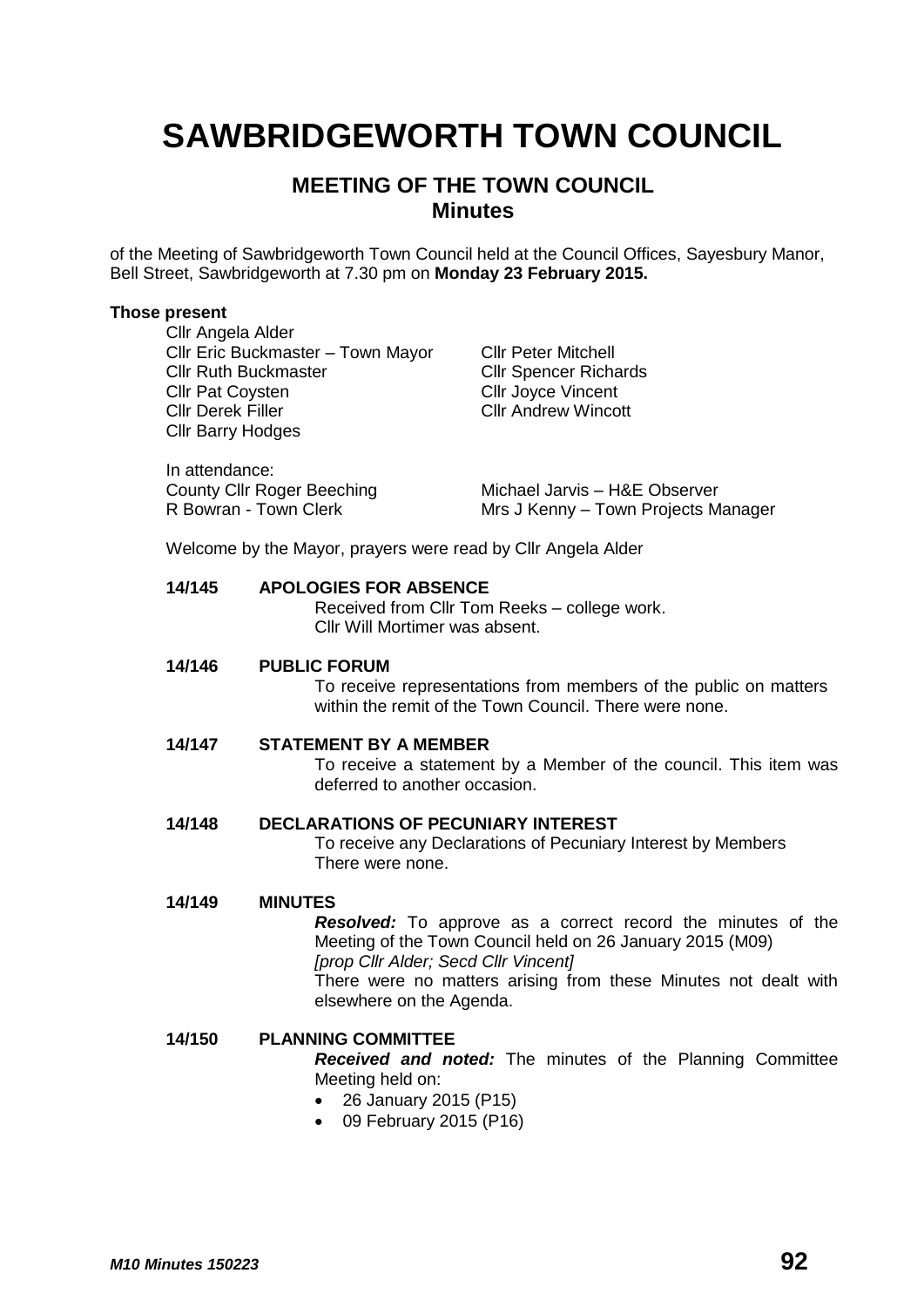#### **14/151 AMENITIES COMMITTEE**

*Received and noted:* The minutes of the Amenities Committee Meeting held on:

09 February 2015 (A03)

#### **14/152 MAYOR'S CORRESPONDENCE/COMMUNICATIONS**

To receive the Mayor's appointments and communications

- Received a letter from Flt.Lt. Andrew Passfield thanking the town council for facilitating the recent ATC Parade.
- Reminder of an information meeting on 25 February about the District Council elections.
- This may be the last meeting for Cllr Vincent who is moving from the area. She has been a councillor for 40 years and has been twice the town mayor.
- Received complaints about the number of motorists entering the car park through the no entry sign. Discussed, and agreed to install a cctv camera to monitor activity.
- Civic Dinner on 28 March. Entertainment is a "GlamRock" show featuring Paul Lillee.
- Attending the AMAC Day at the Muslim Community in Tring on 07 March.

#### **14/153 REPRESENTATIVES REPORTS**

To receive representatives reports from:

- o County Councillor Roger Beeching reported:
	- o Complaints from SMH about parking in The Forebury. They have been advised that further restrictions than those already present would require a TRO at a cost of about £5k.
	- o Installation of LED lamps in street lights are going ahead.
	- o It is acknowledged that the street light reporting system is "rubbish".
	- o Abelio have been told by Manchester Airports Group (owners of Stansted Airport) that a four track upgrade is needed for the line to Liverpool Street.
- o o District Councillor Eric Buckmaster reported:
	- o EHDC Council Tax for 2015/16 will decrease by 1%
	- o HCC has given EHDC an additional £200k for Health and Wellbeing purposes.
	- o EHDC are to take over the car park subsidy in 2015/16 freeing funds for other projects
	- o Anti-Social Behaviour regulations can now be applied by EHDC Heads of Service.
	- o There are still some community grants available to be applied for.
	- o The library has been reclassified as a Tier 3 installation and will thus retain a paid staff member.
	- o The priorities for the Highways Locality Budget for 2015/16 are being determined.
		- Cllr Alder asked if the Parsonage Lane signage was going to be removed. The response was that Herts Highways were going to investigate.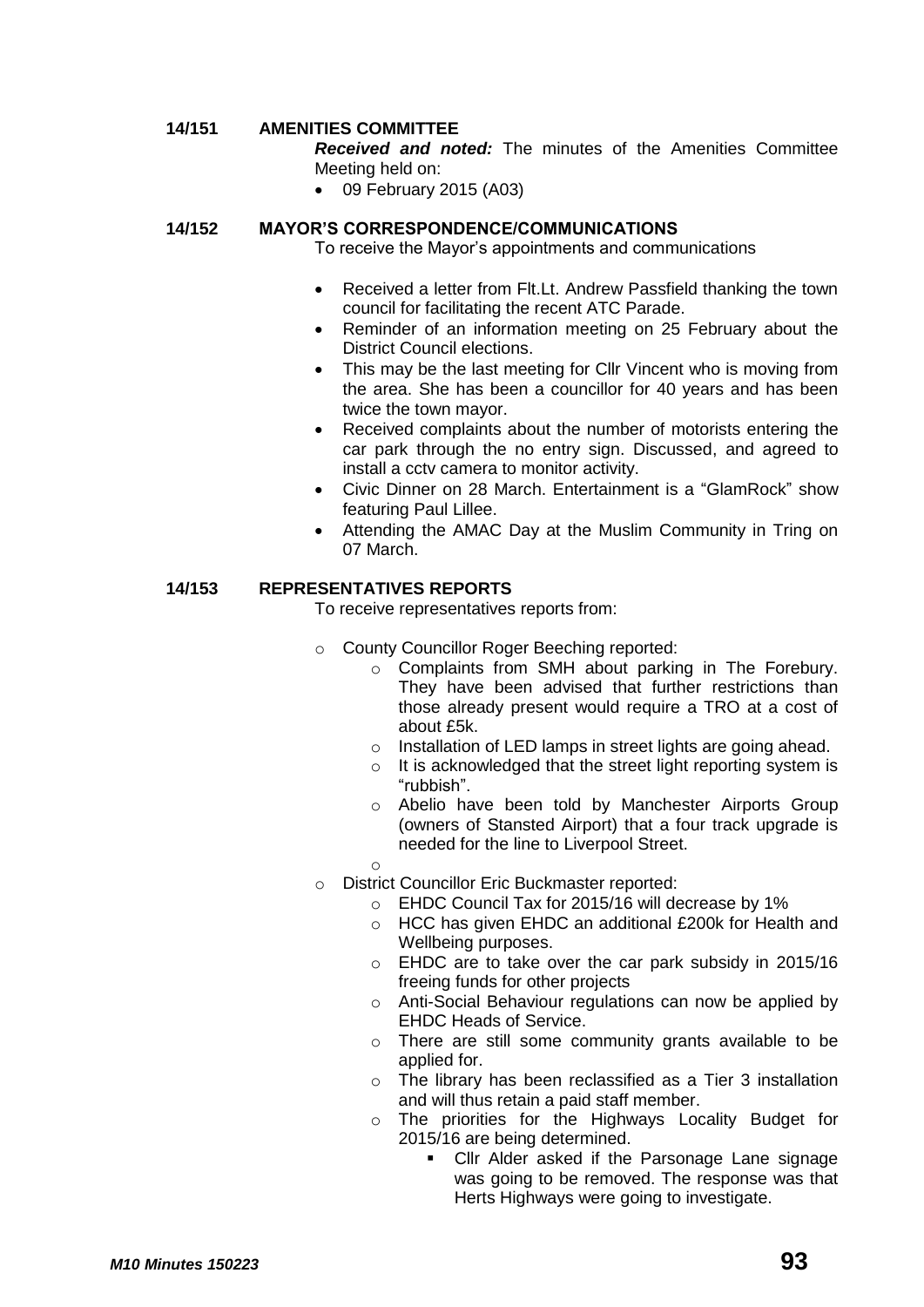- $\circ$  The Locality Budget is all spent with a final £2k being given to the police to purchase purse bells.
- o District Councillor Will Mortimer was not present.
- o Hertfordshire Police were not present but reported:
	- $\circ$  No significant events
	- o Continued usage of the towns cctv system
- o Rivers Heritage Site and Orchard. Cllr E Buckmaster reported:
	- o A heavy pruning session to be held on 01 March
	- o AGM will be held on 27 May 2015
	- $\circ$  There is still some apple juice available for sale
- o Duckling Centre Cllr Mitchell reported
	- o The centre has undergone an OFSTED inspection
	- o The Advisory Board were not holding the centre to account.
	- o Much Hadham PC are to support manager carol King
	- o Meeting on 24 February to discuss the composition of the Advisory Board
	- o There is a question about the role of the Town Council
	- o Should the County Councillor be on that Board?
- o Sawbridgeworth Memorial Hall Cllr Wincott reported:
	- o Viking Solar have been awarded the contract to install solar panels at SMH.
	- o A Sport England initiative for the over 50s in conjunction with EHDC
	- o Model Railway Exhibition will be held on 14 March
	- o There will be a Food Fayre on the same day as the May Fayre.

#### **14/154 CLERK'S REPORT**

To receive and note the Clerk's report

- Staff Arrangements Tracey Dobinson is scheduled to have two knee replacement operations within the next few weeks and will then have an extended recovery period. Our General Hand will be filling in for some of her duties.
- Farmers Market. The February Market incorporated an Election information stand.
- Public Conveniences. The progress meeting held with officers of EHDC on 27 January established that EHDC have produced an alternative plan for the development of the conveniences. It was agreed however that the town council's original proposals would be evaluated in parallel with them. It was also agreed that EHDC would manage the tender process. The new Waste Manager will prepare the SLA for the project. It is unlikely that we will have received the requested response from EHDC by the date of STC's February meeting.
- Town Green. We have met with The EHDC landscape designer and the EHDC arboriculuralist on site. They were able to provide very helpful guidance. The next steps are for STC to commission a Topographical Survey of the area and a detailed Tree Survey. The landscape designer has expressed willingness to revisit our proposals when these surveys have been completed. It will then be for STC to undertake a public consultation before detailed designs can be commissioned.
- Town Sign. Is now in manufacture and still scheduled for completion in March. Some detailed specifications are to be sorted out.